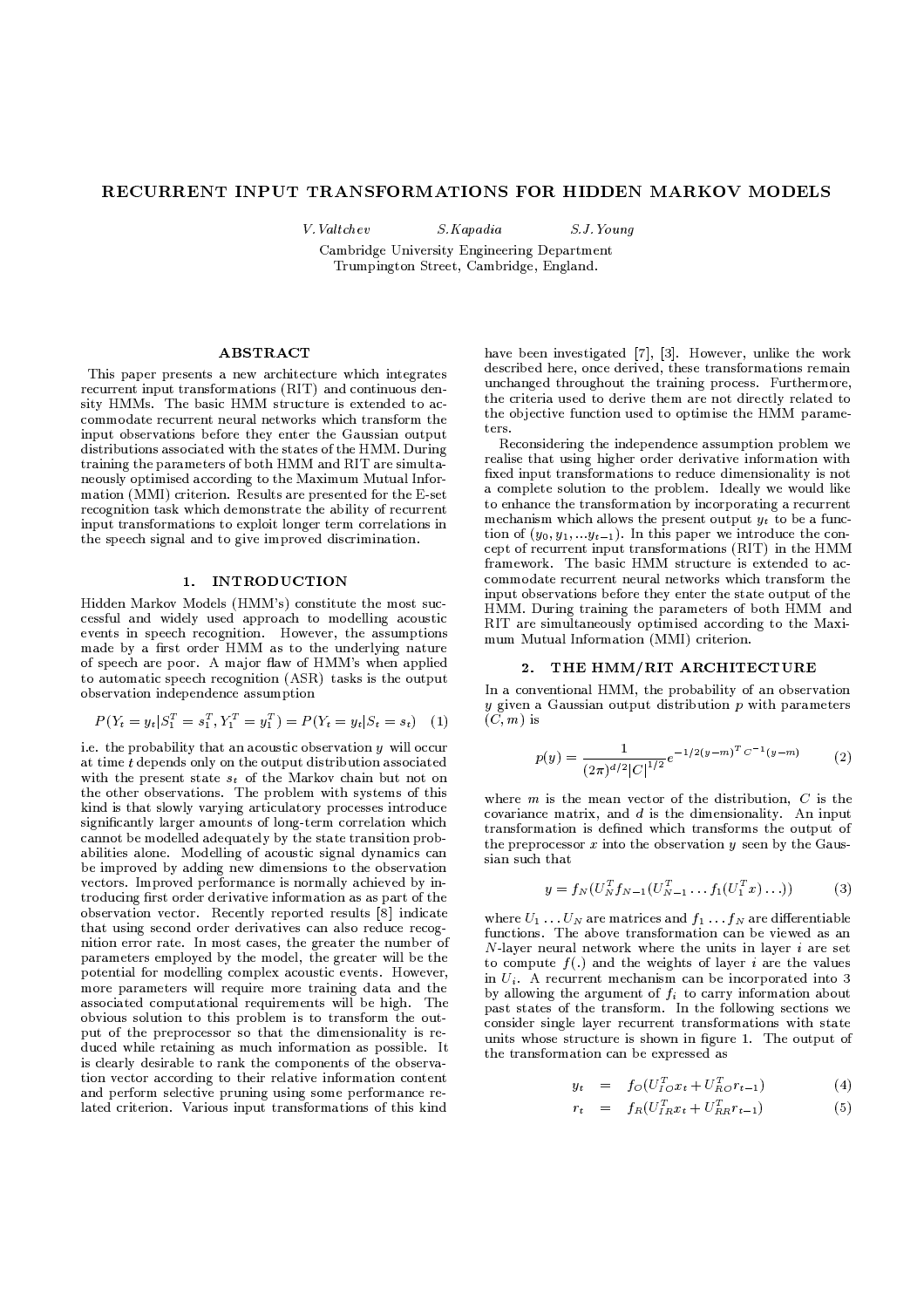

<sup>Æ</sup> <sup>º</sup> <sup>&</sup>gt; LGM)ZIBQ-@IM)W5@IM[QIS\M)ZIBRWIA#B\$W]A#Q5OPBPL7L7Q%A^> L\_M)ZIBQ-@IM)W5@IM[QIS\M)ZIBM7A#J5HILX` <sup>Î</sup> <sup>¾</sup> S
Q%A'Ybac> LdM,ZIBQ(@IM,W5@IMGQIS[M,ZIBL7MXJeMXBf@5H%> MXLdJ5HIgh> LdM)ZIBM7>iYB3>jHIg5BlkmE Figure 1. General structure of recurrent input transformation. <sup>n</sup> HIQ%MNB5oGHIQ%MpJ5KqKPOPQ-H5HIBPOM7> Q-HIL[JIA#BTg(A#JrHsSUQ%AtO\$K JIA
> M
uvQ]SGW]A#BPL7B\$HIMXJeM'> Q-H%w

index,  $U_{IO}$ ,  $U_{IR}$ ,  $U_{RR}$ ,  $U_{RO}$  are the matrices describ-The functions  $f_{\Omega}$  and  $f_{R}$  are chosen to compute symmetric sum  $recurrent$  and  $recurrent-to-output$  connections respectively. sigmoids with output ranging in the interval  $[-1.0, 1.0]$ . <sup>Î</sup> <sup>¾</sup> <sup>È</sup> <sup>È</sup> <sup>È</sup> <sup>È</sup>  $\bullet$ ë?Üân.ÕEva "öä" \*õkâ(Öüâ.Õeva") a $\bullet$ äkâ(Öüâ.Õeva) a $\bullet$ 

Part of our objective in this work is to investigate the benefits of tying input transformations to specific states or set of states. The system we have implemented therefore allows input transformations to be *state based* (no sharing). HMM based (single transformation shared by all states of a  $\;$  tra. model) or  $global$  (single transformation shared by all states of all models). In fact, the system has been developed as an extension of the HTK package described in [10], [9] and allows arbitrary tying of input transformations in common with all of the other HMM parameters. ä\$Ôá5/7Ó\$Ô Þ^ãLÜâ.Õ#"\*Õhá\$"\_ákâ.ÕÜâ(Õ

data is characterised by a mean vector  $m_i$ , and covariance  $\qquad$   $\mathbf W$ matrix  $C_i$ . These parameters are directly available from the  $\frac{C_i}{C_i}$ be similarly expressed in terms of a mean vector  $m_{\odot}$  and  $\qquad$  the i covariance matrix  $C_{\circ}$ . The covariance of the confusion data centred on the in-class mean,  $Q_{\circ}$  can be calculated by Several different approaches can be taken to initialising the RIT's. Since we attempt to provide a better acoustic model with improved discrimination it seems plausible to initialise the RIT's to perform discriminative analysis on the feature  $\rm{vectors.}$  Following Woodland [7], we initialise the transformations to increase the discrimination between in-class and potentially confusable out-of-class vectors. The in-class Gaussian output distributions associated with the states of the HMM (eq. 2). The out-of-class (confusion) data can

$$
Q_o = C_o + (m_o - m_i)(m_o - m_i)^T
$$
 (6)

The required transformation matrix  $S$  is the one such that

$$
S^T C_i S = I
$$
 and  $S^T Q_o S = D$ 



Figure 2. Plot of the MMI objective function for 15 state  $H\tilde{M}M$ 's with 24x16x10 model-based input transformations.

where D is diagonal. Solving the general eigen problem,  $S$ can be expressed as

$$
S = R_1 \Lambda^{-1/2} R_2 \tag{7}
$$

where  $R_1$  is the matrix of eigen vectors of  $C_i$ . A is the di-. . . . where r is the output of the state units, t is the time agonal matrix of corresponding eigen values and  $R_2$  is the index  $L_1 = L_2 = L_3 = V_1$ . sume that  $Q_{\circ}$  is the average covariance over all classes. Imtransformation with parameters  $U_{LO}$ ,  $U_{IB}$ ,  $U_{BB}$  and  $U_{BO}$ .  $\tau \sim -1$ matrix of eigen vectors of  $(R_1\Lambda^{-1/2})^TQ_o(R_1\Lambda^{-1/2})$ . Various possible ways of gathering confusion data have been discussed in [7], however, in the work reported here we asproved discrimination in a subspace of the original observation space can be achieved by discarding dimensions in which the transformed variance of the confusable data has a smaller variance than the in-class data. In the following stage, we use S to initialise a single laver recurrent input ¨RK?T@T,K?ZW)@3>-"/3>-?),K` . tQW98VA/ \KL3.3>/\98),KL3A6G\!?3 be initialised with  $U_{IO} = \epsilon S$  where  $\epsilon$  is a small positive number. Consequently, the total input to the output units of the network will be small and the sigmoid functions will operate within a linear range. The *recurrent-to-recurrent* and  $\;recurrent{\;to\;}output$  connections are set to small random **3.** INITIALISATION  $\qquad \qquad \text{numbers and all biases and *input-to-recurrent* connections$ are set to zero. The advantages of such deterministic initialisation are that the parameter estimation process does not depend entirely on random initial conditions and the recognition performance of the set of HMMs used to derive the transformations is partially or fully preserved. 

## 4. TRAINING

We consider a speech recognition task where each class is represented by a single HMM. The set of HMM's with full covariance output distributions is trained using ML and the BW algorithm. Input transformations are initialised from the corresponding covariance matrices and shared covariance matrices will imply subsequent sharing of input transformations.

In the MMI approach the parameters of the model are reestimated by maximising

$$
I_{\lambda} = \sum_{n} \log p_{\lambda}(y(n)|t(n)) - \log p_{\lambda}(y(n)|r)
$$
 (8)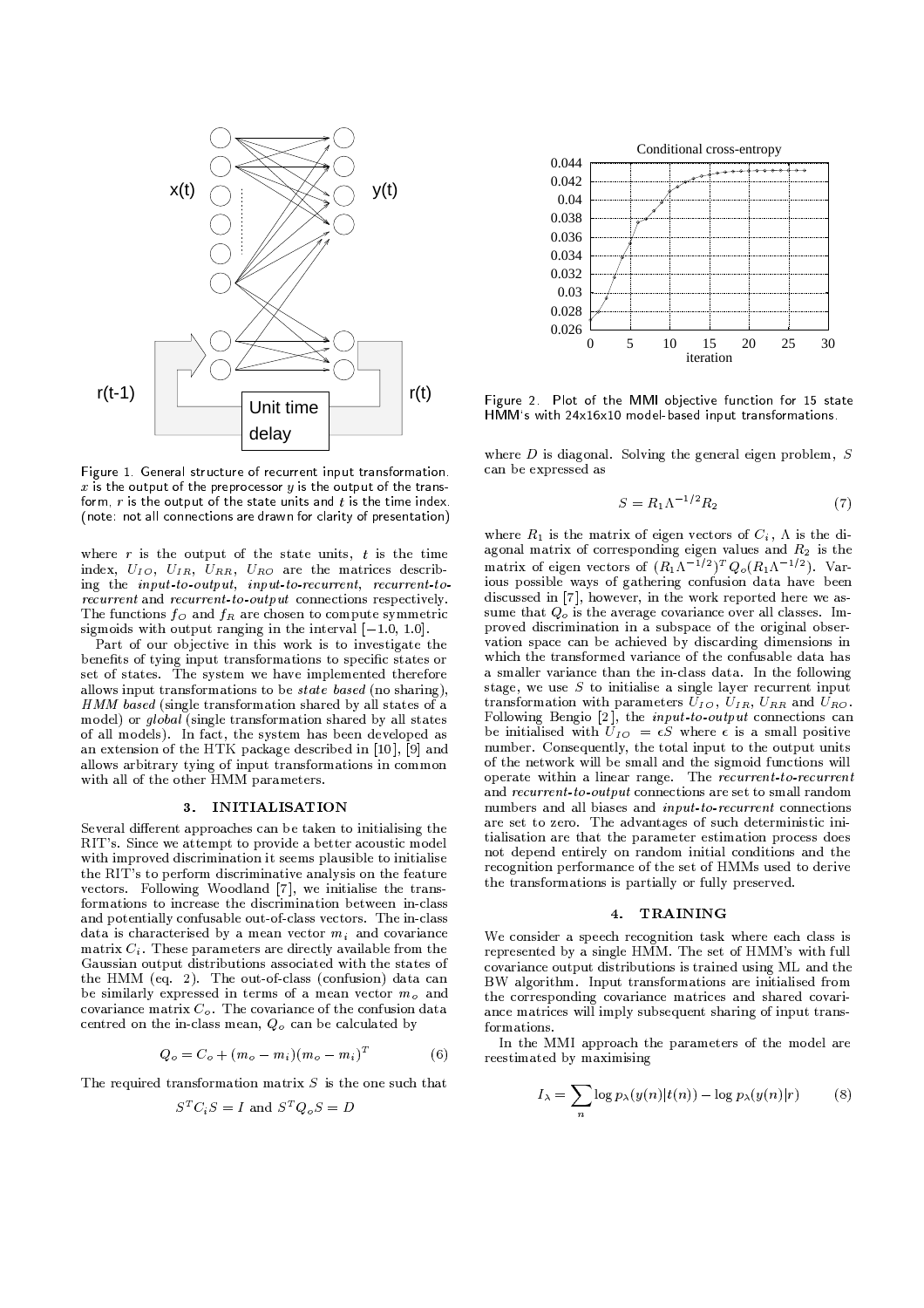where  $y(n)$  is the sequence of observations,  $t(n)$  is the correct transcription of  $y(n)$  and r represents the recognitiontime HMM. Traditionally MMI optimisation of HMM parameters is carried out using some form of steepest descent. The partial derivative of the cost function is calculated with respect to each parameter in the system and using this information gradient descent is performed in the parameter space. Unfortunately, gradient descent type optimisation is extremely slow and it scales up poorly as tasks become larger and more complex.

Another approach to improving the speed of convergence is to make explicit use of high order derivatives. Let  $a(t-1)$ be the vector containing the present values of all parameters in a system. Given higher order derivative information, a new parameter vector  $a(t)$  can be computed by

$$
\mathbf{a}(t) = \mathbf{a}(t-1) - \eta \mathbf{H}^{-1} \mathbf{g}(t)
$$
\n(9)

where  $a(t-1)$  is the old parameter vector,  $g(t)$  is the gradient of the objective function with respect to the parameter vector and H is the Hessian matrix of second derivatives. In order to reduce the computational load due to the calculation, inversion and storage of the Hessian matrix most implementations of this method use some approximation to the Hessian. In the work presented here we adopt the assumption that all parameters are independent. We further simplify the computation by using a difference approximation to the second derivatives rather than exact values.

$$
\mathbf{H} = [h_{ii}] \tag{10}
$$

$$
h_{ii} = \frac{\partial^2 I_{\lambda}}{\partial a_i^2} \approx \frac{\frac{\partial I_{\lambda}}{\partial a_i}(t) - \frac{\partial I_{\lambda}}{\partial a_i}(t-1)}{\Delta a_i(t-1)}
$$
(11)

Using equations 11 and 9 gives

$$
\Delta a_i(t) = -\eta \frac{1}{h_{ii}} g_i(t) \tag{12}
$$

$$
= \eta \frac{g_i(t)}{g_i(t-1) - g_i(t)} \Delta a_i(t-1) \qquad (13)
$$

For  $\eta$  set to 1.0 expression 13 transforms into the update strategy of Fahlman's QuickProp [4]. Subsequently, the special cases arising in 13 with regard to limiting the changes in parameter value are handled in a similar fashion to the method used by Fahlman in the original paper. No parameter change is allowed to be greater in magnitude than  $\mu$ times the previous update of that parameter. If the change computed by the update formula is too large or in the opposite direction to the current gradient, we instead use  $\mu$ times the previous change as the current change. At the start, one steepest descent iteration is used to bootstrap the process.

### DATABASE AND GENERAL 5. EXPERIMENTAL SETUP

The task chosen to evaluate the performance of the two training techniques was the speaker independent (SI) recognition of the members of the British English E-set ("B", "C", "D", "E", "G", "P", "T" & "V"). The E-set recognition is considered to be a particularly difficult task due to the high level of confusability between the different classes in the set. The data used for the experiments was collected and distributed by British Telecom Laboratories (BTL) and forms a subset of their spoken alphabet database. The same database has also been explored by Woodland [7] and Mc-Culloch [5] which allows for a more realistic comparison of



Figure 3. Train/Test set performance for 15 state HMM's with 24x16x10 model-based input transformations globally optimised using MMI.

the different training techniques employed. The experimental conditions are similar to those employed by Woodland in [7]. Each member of the E-set is represented by three utterances from each of the 104 different speakers (54 males, 50 females). The speakers are split into two halves to form a training set of 1239 utterances and a test set of 1219 utterances. The acoustic preprocessor uses the output of a 27 channel filterbank to produce 12 Mel Frequency cepstral coefficients (MFCCs) and their first order differentials (the twelve coefficients include the zeroeth coefficient which is the average value of the log power spectrum). The data was then further transformed using the principal components decomposition of the common covariance matrix of the training set. This resulted in a data set with common covariance matrix equal to the identity matrix. This transformation step further simplified the calculation of  $S$  (eq. 7) by setting  $Q_o$  (eq. 6) to the identity matrix.

### 6. RESULTS & DISCUSSION

Some preliminary experiments were carried out in order to establish the usefulness of the proposed architecture. In the first set of experiments, each class was modelled by a 3 state left to right HMM with no skips. The distributions of the final state were tied across all models to provide modelling of the vowel part of each utterance. By restricting the HMM's to just 3 states, the baseline performance is considerably reduced from the best achievable (for example with 15 state HMM's we obtained 93.7% on the same recognition task). However, the primary objective of our research is to investigate the ability of a globally optimised HMM/RIT configuration to exploit the available parameters. Subsequently, we wish to determine the advantages of the HMM/RIT architecture compared to the conventional Maximum Likelihood (ML) trained HMM systems.

The first row of results in table 1 established the baseline performance for Maximum Likelihood and Maximum Mutual Information trained models. A global input transformation was then introduced with output dimensionality reduced three times. The transformation was initialised to perform discriminative analysis and after the initialisation stage, the HMM parameters were reestimated via ML. The low performance figure obtained at this stage of the experiment (2nd line in table 1) indicates the loss of discrimination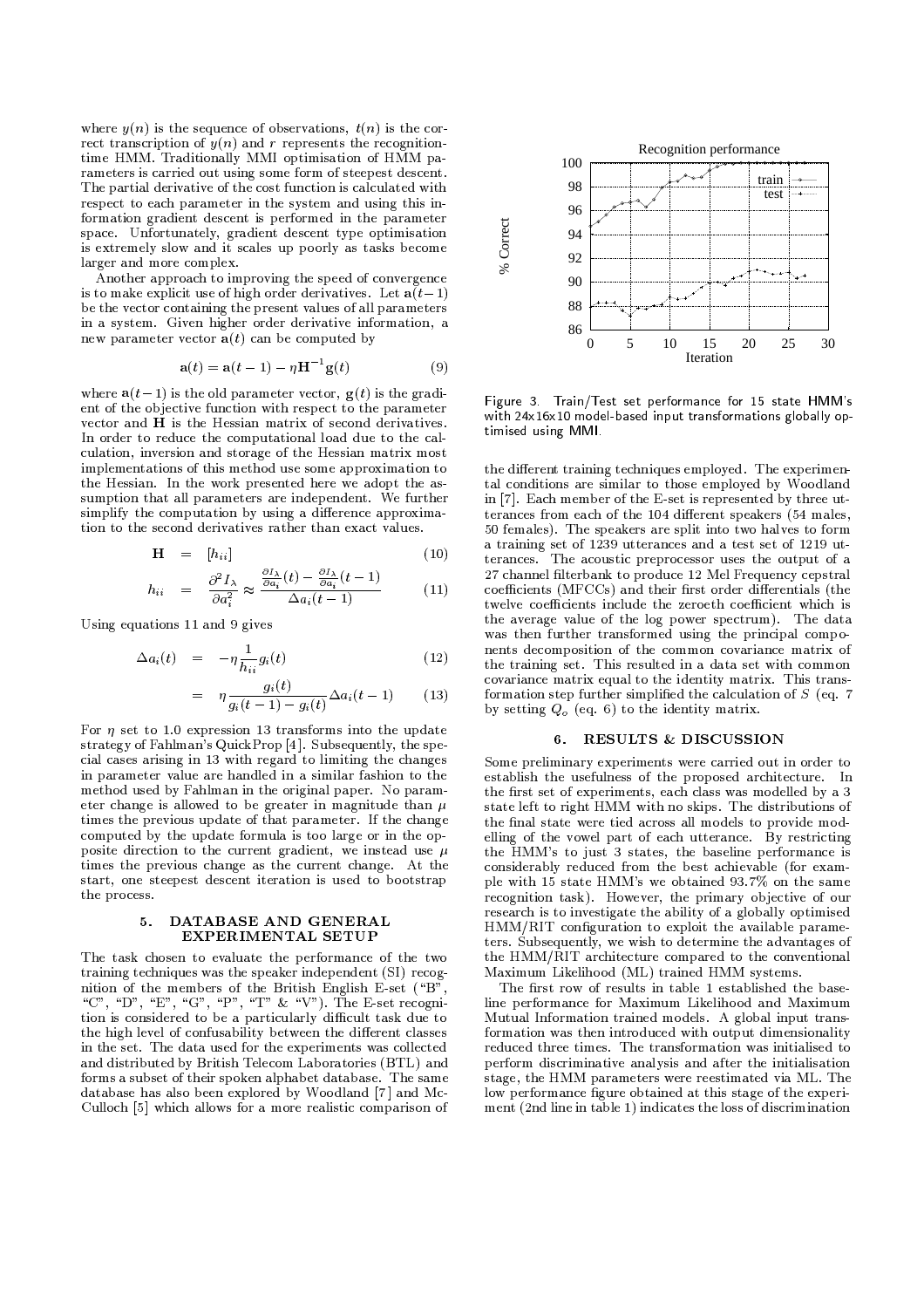| <i>Transformation</i> | MI.      |        | M M I   |        |
|-----------------------|----------|--------|---------|--------|
|                       | train \% | test % | train % | test % |
| none                  | 73.61    | 72.44  | 94.51   | 76.54  |
| 24x8                  | 63.84    | 59.23  | 85.47   | 75.47  |
| 24x8x20               | 63.84    | 59.23  | 89.34   | 80.75  |

Table 1 E-Set results for various input transformations using 3 state HMM's and single global transformation. The type of the transformation used is encoded as  $IxOxR$  where I is the number of input units,  $O$  is the number of output units and  $R$ is the number of recurrent (state) units

| <i>Transformation</i> | MT.     |                           | MMI     |                    |
|-----------------------|---------|---------------------------|---------|--------------------|
|                       | train % | $tes\bar{t}\ \mathscr{C}$ | train % | test %             |
| 24x24                 | 95.00   | 90.65                     | 100.00  | 91.88              |
| 24x16                 | 94.35   | 87.94                     | 100.00  | $88.\overline{27}$ |
| $\overline{24}x8$     | 91.69   | 81.46                     | 98.55   | 82.12              |
| 24x16x10              | 94.35   | 87.94                     | 100.00  | 91.03              |
| 24x8x12               | 91.69   | 81.46                     | 100.00  | 88.36              |

Table 2. E-Set results for various input transformations using 15 state HMM's and model based transformations. The type of the transformation used is encoded as  $IxOxR$  where I is the number of input units  $O$  is the number of output units and  $R$  is the number of recurrent (state) units

information introduced with the vastly reduced dimensionality. In the next stage, the HMMs and the associated input transformation were simultaneously optimised according to the MMI criterion. The recognition results after this stage show that the global optimisation enables the MMI training to succeed in restoring the discrimination abilities of the models. The third line of table 1 shows the results obtained when the above experiment was repeated except that 20 recurrent units were added to the input transformation. In this case, the combined RIT and HMM, simultaneously trained using MMI show a significant improvement in performance. This confirms that there is extra information in the long term correlation which the model is able to exploit.

Table 2 gives results of using model-based transformations with 15 state HMM's. In this case, the final 9 states of each model were tied and shared a single input transformation, the remaining 6 states of each model shared a separate model-based transformation. Figure 2 shows the evolution of the MMI objective function for the case of model-based recurrent input transformations with 16 outputs and 10 recurrent units. The graph clearly demonstrates the fast convergence properties of QuickProp. Figure 3 plots the recognition performance achieved after each iteration of MMI training. As can be seen from table 2, the performance on the training data in four out of the five cases tested was 100.00% and this suggests that the system is undertrained. As a result the absolute performance level achieved is below that of our best full-covariance MMI-trained system. Nevertheless, the positive effect of adding recurrent state units is still clearly seen.

# 7. CONCLUSIONS

A system has been described which combines recurrent input transformations with conventional continuous density HMM's. Preliminary results have been presented which demonstrate that global optimisation allows the dimensionality of the feature vectors to be reduced without loss of performance. Furthermore, when recurrent states are introduced, performance increases significantly suggesting that

there is further information to be extracted from the local context.

The use of recurrent input transformations on our best models has not yet achieved an improvement when compared to an MMI trained full covariance HMM's. However, the BTL E-set database is very small and we expect more substantial gains will be possible when more data is available.

### **ACKNOWLEDGEMENTS**

V. Valtchev is a Benefactors' student at St. John's College, Cambridge. S. Kapadia is supported by a CASE Research Studentship.

### **REFERENCES**

- [1] A.J.Robinson. Dynamic Error Propagation Networks. PhD thesis, Cambridge University Engineering Department, Trumpington Street, Cambridge, CB2, June 1989
- [2] Y. Bengio, R. De Mori, G. Flammia, and R. Kompe. Global Optimisation of a Neural Network - Hidden Markov Model Hybrid. Technical Report TR-SOCS-90.22, McGill University School of Computer Science, 3480 University street, H3A2A7, Montreal, Qc., Canada, December 1990.
- [3] Peter F. Brown. The Acoustic-Modeling Problem in Automatic Speech Recognition. Technical report, IBM Thomas J. Watson Research Center, August 1987.
- [4] Scott E. Fahlman. An Empirical Study of Learning Speed in Back-Propagation Networks. Technical report, CMU, September 1988.
- [5] N. A. McCulloch. Neural Network Approaches to Speech Recognition & Synthesis. PhD thesis, Department of Communication and Neuroscience, Keele University, June 1990.
- [6] S.Kapadia, V.Valtchev, and S.J.Young. Maximum Likelihood and Maximum Mutual Information Training of Continuous Density Hidden Markov Models - Experiments on the E-Set. In Proc. 1992 Autumn Conference Speech and Hearing, Windermere, England. IOA, November 1992.
- [7] P.C. Woodland and D.R. Cole. Optimising Hidden Markov Models using Discriminative Output Distributions. In Proc. IEEE Int. Conf. on Acoustics, Speech, and Signal Processing. IEEE, April 1991.
- [8] P.C. Woodland and S.J. Young. Benchmark DARPA RM results with the HTK portable HMM toolkit. To appear in Proc. DARPA Continuous Speech Recognition Workshop, September 1992.
- [9] S. J. Young. The General Use of Tying in Phoneme-Based HMM Speech Recognisers. In Proc. IEEE Int. Conf. on Acoustics, Speech, and Signal Processing. IEEE, March 1992.
- [10] S.J. Young. HTK: Hidden Markov Model Toolkit V1.3 -Reference Manual. Cambridge University Engineering Department, January 1992.